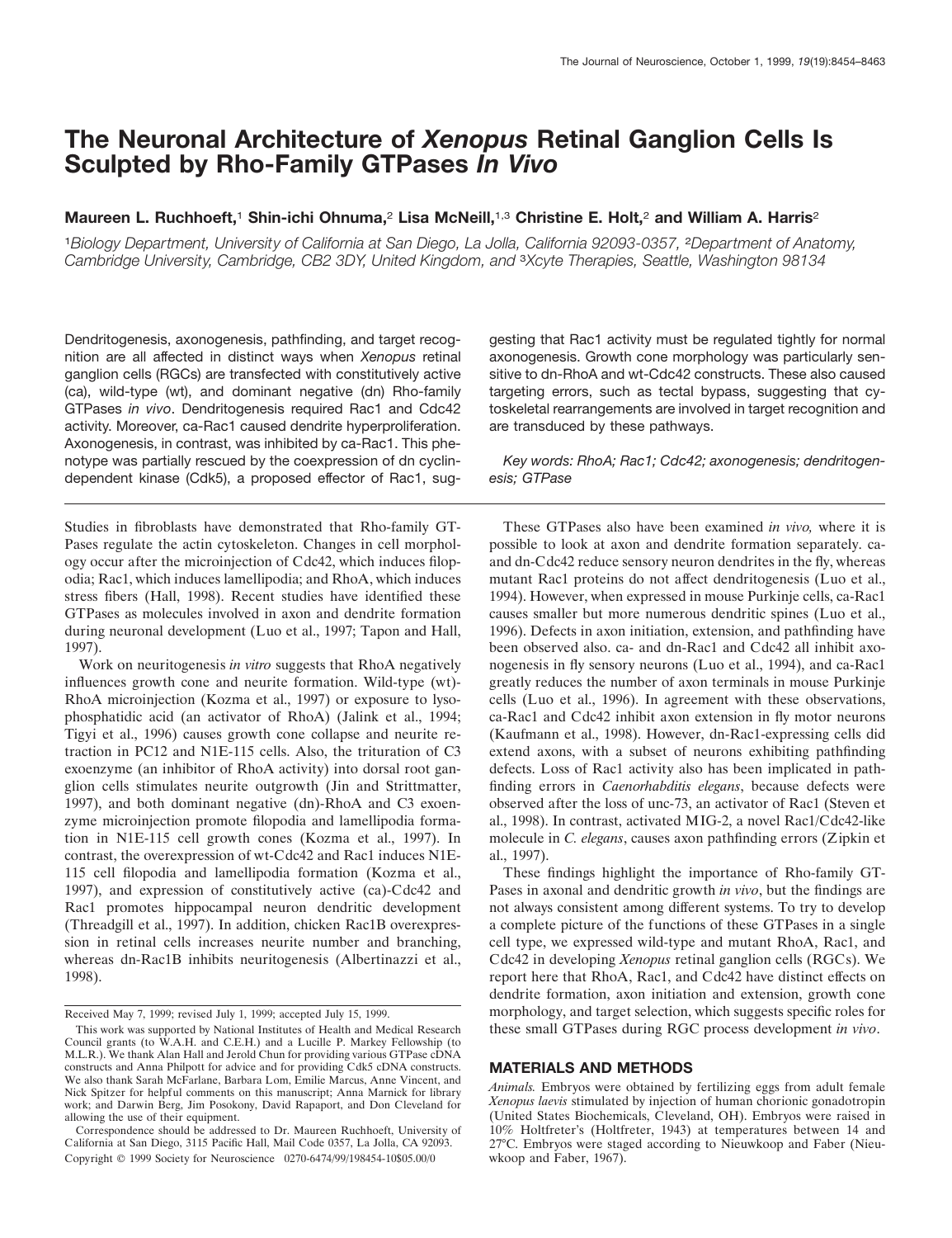*DNA constructs.* Myc-tagged human wt-Rac1, Cdc42, and RhoA; ca-V12 Rac1 and Cdc42; ca-V14 RhoA; and dn-N17 Rac1 and Cdc42 cDNAs were obtained from Dr. Alan Hall (University College London, UK) and subcloned into pCS2, a eukaryotic expression vector designed by Dr. David Turner (University of Michigan, Ann Arbor, MI), dn-N19 Rho was obtained from Dr. Jerald Chun (University of California at San Diego) and subcloned into pCS2-myc. All constructs were designed with one myc-tag 5' to the gene and were sequenced after being subcloned into CS2 to ensure that the genes were in-frame with the myc-tag. *In vitro* transcription–translation was performed by using the TNT Coupled Reticulocyte Lysate System kit (Promega, Madison, WI) to ensure that appropriately sized proteins were produced. Briefly, template cDNA was added to the cell-free transcription–translation lysate, and the reaction was allowed to proceed. The lysate was spiked with translation grade [<sup>35</sup>S]methionine (Amersham, Arlington Heights, IL), and the translation products were run on an SDS-PAGE gel. The proteins were visualized with autoradiography. The control luciferase reporter plasmid, RSVL, has been described previously (Holt et al., 1990). The green fluorescent protein (GFP)-myc fusion cDNA in CS2 was a gift of Dr. David Turner. Expression plasmids of Cdk5 and dn-Cdk5 were obtained from Dr. Anna Philpott (University of Cambridge, UK) and have been described previously (Philpott et al., 1997). Plasmid DNA was purified from *E. coli* by using Qiagen Maxiprep kits (Hilden, Germany).

*DNA transfection.* DNA lipofections were performed as described previously (Holt et al., 1990; Lilienbaum et al., 1995). Briefly, retinal cells were transfected by microinjecting a 1:3 mixture by weight of DNA and the transfectant DOTAP (Boehringer Mannheim) into the presumptive right eye of the anterior neural fold of stage 18–20 embryos. Embryos were cysteine-treated for 5 min to remove the jelly coat [2% L-cysteine (Sigma, St. Louis, MO) in 10% Holtfreter's, pH 8] and placed in a dish containing 5% Ficol (Sigma) in 10% MMR [containing (in mM) 100 NaCl, 2 KCl, 1 MgSO<sub>4</sub>, 5 HEPES, 0.1 EDTA, and 2 CaCl<sub>2</sub>]. Borosilicate glass needles (FHC) were pulled on an electrode puller (Sutter Instruments, Novato, CA), filled with DNA/DOTAP, and mounted on a micromanipulator (Narishige, Tokyo, Japan) attached to a Picospritzer II (General Valve, Fairfield, NJ). Three to five extracellular injections of 5–10 nl each were made into the developing eye primordium. After injection the embryos were transferred to 10% Holtfreter's.

*Antibodies.* All embryos transfected with Rho-family GTPase cDNA or with GFP-myc cDNA were stained with the anti-myc monoclonal antibody 9E10 (Santa Cruz Biotechnology, Santa Cruz, CA) diluted to 1:500. Embryos transfected with luciferase were stained with an affinity-purified guinea pig anti-luciferase antibody used at 1:100. Donkey anti-mouse CY3-conjugated secondary was used at 1:100. Horseradish peroxidase (HRP)-conjugated goat anti-mouse and goat anti-guinea pig secondary antibodies from Jackson Laboratories (Bar Harbor, ME) were used at 1:500.

*Immunocytochemistry and histology for vibratome-sectioned embryos.* In general, the embryos were allowed to develop to stage 40 ( $\sim$ 45 hr at room temperature), fixed overnight at 4°C in 4% paraformaldehyde in 0.1  $M PO<sub>4</sub>$  buffer, rinsed several times with PBS [containing (in mM) 136.9 NaCl, 2.7 KCl, 81 Na<sub>2</sub>HPO<sub>4</sub>, and 1.5 KH<sub>2</sub>PO<sub>4</sub>, pH 7.4], and pigmentbleached overnight on a light box in methanol and 10% hydrogen peroxide. After several rinses in PBS and blocking solution [PBS with 5% normal goat serum (Core Cell Culture Facility, University of California at San Diego), 0.2% Fraction V bovine serum albumin (Sigma), and 0.5% Triton X-100 (Sigma)] the embryos were incubated overnight at 4°C in primary antibodies diluted in block, rinsed in block, incubated overnight in secondary antibodies diluted in block, and rinsed again. Then the embryos were incubated in 0.5% diaminobenzidine (Sigma) for 30 min, after which 1% hydrogen peroxide was added to catalyze the peroxidase reaction. Embryos were post-fixed in 1% glutaraldehyde for 30 min, embedded in gelatin/albumin [1.5% gelatin (Fisher, Pittsburgh, PA), 45% albumin (Sigma) in 0.9% saline], hardened with glutaraldehyde, and sectioned at 50  $\mu$ m on an Oxford vibratome. Sections were collected in series on glass slides (Fisher), allowed to dry until the edges adhered, and then placed in  $0.1$  M PO<sub>4</sub> buffer. The slides were dehydrated through a graded ethanol series followed by two butanol rinses, were cleared in xylenes, and were mounted in Permount (Fisher).

*Immunocytochemistry and histology for cryostat-sectioned embryos.* Stage 40–41 embryos were fixed in 4% paraformaldehyde, rinsed in PBS, saturated in 30% sucrose, transferred to OCT embedding medium (Tissue Tek, Miles, Elkhart, IN), and sectioned at 15  $\mu$ m on a cryostat (Zeiss, Oberkochen, Germany). Immunocytochemistry to visualize mycfusion proteins was performed on sectioned tissues as described above. Sections also were stained for condensed nuclei by being soaked in a 1:10,000 solution of Hoechst nuclear stain for 10 min, followed by PBS rinses. Apoptotic nuclei were visualized with an Apoptag kit (Oncor, Gaithersburg, MD). Briefly, sections were incubated in a terminal deoxynucleotidyl transferase solution along with digoxigenin-labeled nucleotides, rinsed with PBS, incubated with a fluorescein-conjugated antidigoxigenin antibody, and viewed with epifluorescence.

*Imaging and analysis.* Immunopositive RGCs were drawn at  $100\times$ magnification with Nomarski optics, using a camera lucida attachment on a Nikon Optiphot-2; the drawings were scanned on a Color Onescanner (Apple), and parameters of cell morphology were measured by using National Institutes of Health Image software. RGCs were identified by their location in the ganglion cell layer directly abutting the lens. RGC processes were identified as axons if they grew along the vitreal surface toward the optic nerve head and as dendrites if they were oriented toward the inner plexiform layer. Cell body area was measured by tracing the main body of the outline of a cell, not including fine processes that could not be distinguished or drawn individually. Dendrite length was measured by tracing the length of the longest primary dendrite, and dendrite number was determined by counting the number of dendrite tips. Only cells that did not overlap significantly with other transfected cells and that were located in the flat, middle sections of the retina (generally including the lens) were used, because their laminar position could be classified with certainty. To avoid the inclusion of immature cells in the ciliary marginal zone, a zone of mitotically active cells that remains on the edges of the *Xenopus* retina into adulthood, we analyzed only cells in the inner two-thirds of the retinal semicircle. Growth cone area was measured from the widening of the axon at the base of the growth cone to the edges of the lamellipodia. Filopodial number and length were determined by counting the number of filopodia and measuring the longest filopodia. Axonal backbranches were counted two growth-cone lengths behind the base of the growth cone. All errors were calculated as SEM, and *p* values were determined by using Mann–Whitney nonparametric statistical analysis. Color slides were taken on a Zeiss Axiophot with Nomarski optics, scanned with a Nikon L5-1000 film scanner, and processed with Adobe Photoshop software.

*Whole-mount embryo processing, imaging, and analysis.* Embryos were transfected at stage 18 and allowed to develop to stage 41, at which point they were fixed and processed immunocytochemically as described above. Both HRP-conjugated and CY-3-conjugated secondary antibodies (Jackson Laboratories) were used. The brains were dissected out and mounted on slides; the transfected axons were viewed on a Nikon Optiphot-2. Axons visualized by using HRP-conjugated secondary antibodies were drawn at  $20\times$  magnification, using Nomarski illumination and a camera lucida; those visualized with cy-3 secary antibodies were drawn from a fluorescence image captured with a CCD camera (SpectraSource Instruments, Westlake Village, CA). The percentage of labeled axons in each brain that were in the diencephalon and in the tectum, that grew toward the basal optic nucleus (BON), or that made targeting errors was calculated. Targeting error percentages do not include axons that grew only as far as the diencephalon.

#### **RESULTS**

## **Overexpression of Rho-family GTPases in** *Xenopus* **retinal cells**

*Xenopus* cells begin to express protein  $\sim$ 8 hr after transfection, at stage 24 (Holt et al., 1990), and RGCs extend their first axons 6 hr after this, at stage 27 (Holt, 1989). Dendritogenesis usually begins 5 hr after axon initiation (Sakaguchi et al., 1984; Holt, 1989). Thus, the expressed proteins should be present at the time of process initiation and elaboration. Transfected cells were labeled immunocytochemically with an anti-myc primary and an HRP-conjugated secondary. Protein levels in expressing cells were not quantified; however, only cells that were stained darkly, and therefore most likely were expressing high levels of protein, were analyzed. A brown DAB reaction product was present throughout the cells from dendrite to growth cone tip. Potentially, the anti-myc staining may not be a precise reflection of cell morphology because of uneven protein distribution. However, the fact that the mutant proteins differ from wild type by a single amino acid substitution on the N terminus of the protein, which is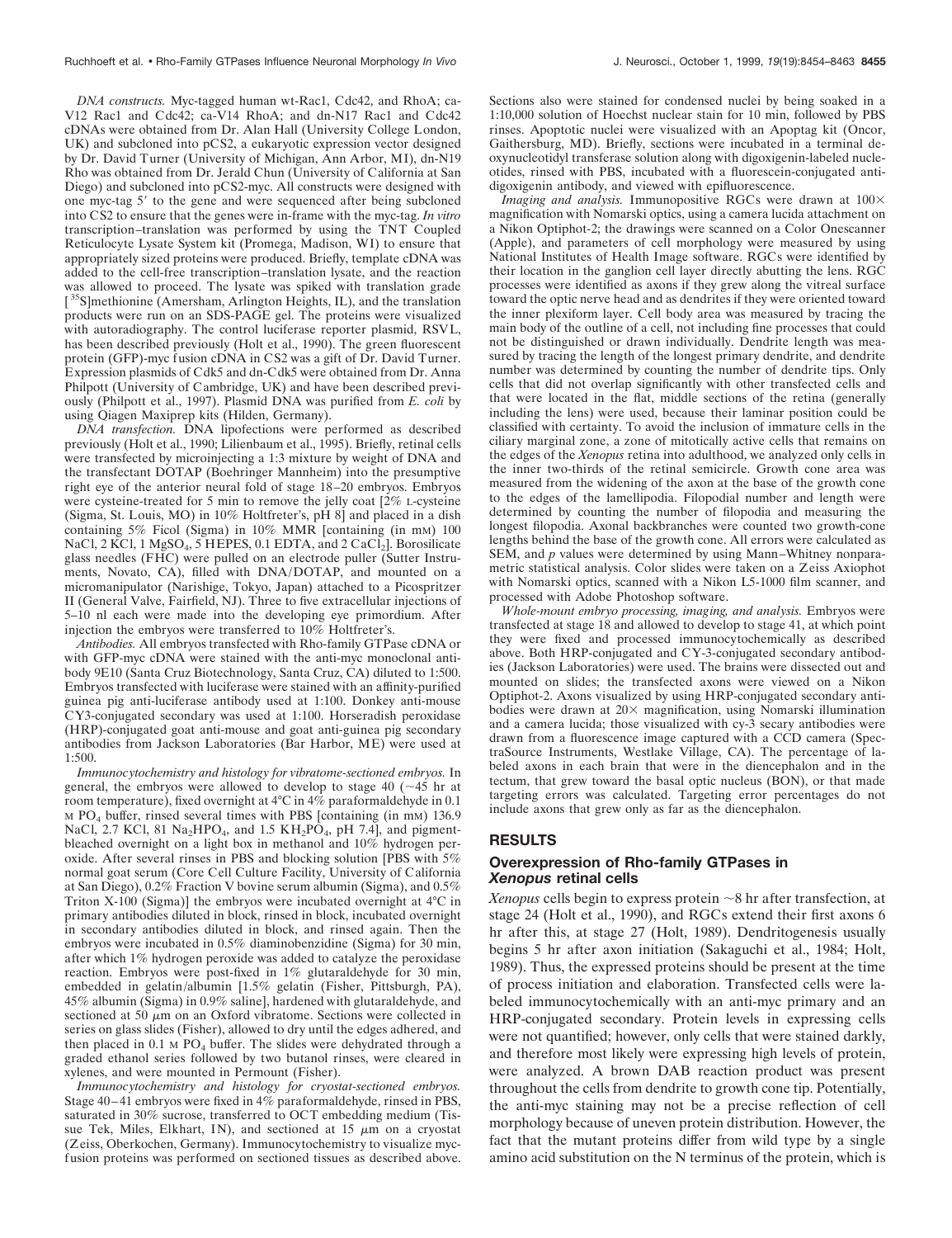

*Figure 1.* Expression of Rho-family GTPase mutants affects dendritogenesis. Shown are RGCs in sections of *Xenopus* eye immunolabeled with anti-luciferase  $(A, B)$  or anti-myc antibodies (*C–K*). All cells are visualized with HRP-conjugated secondary antibodies. Photomicrographs are oriented with the PE (pigment epithelium) at the *top* and the lens at the *bottom*. *A*, A low-power view of a retina with a luciferase-transfected RGC and an amacrine cell (*AC*). *Arrowheads* indicate RGC and AC dendrites; *arrows* indicate two RGC axons exiting the eye. *B*, A higher power view of a luciferase-expressing RGC. *Arrowheads* illustrate the extensive dendritic tree. The axon of this RGC is in the next section. *C–K*, RGCs expressing wt, ca, and dn RhoA, Rac1, and Cdc42. *Arrowheads* indicate dendrites; *arrows* indicate axons. Scale bar,  $15 \mu m$ .

not predicted to have an effect on intracellular localization (Adamson et al., 1992) and yet differential effects on cell morphology and process extension were observed, argues against this possibility. Labeled cells were present in all retinal laminae for all constructs, suggesting that neuronal migration within the retina was not perturbed (data not shown). Although a careful analysis of cell fate was not performed, all transfected cells were in distinct retinal laminae. Moreover, appropriate differentiated cell morphologies were observed for most constructs. In addition, transfected cells in stage 40 retina did not appear to be undergoing cell death, as revealed by Hoechst and Apoptag stain of their nuclei (data not shown), although we did not examine the possibility of cell death occurring at earlier stages.

# **Rho-family GTPases affect dendritogenesis**

To determine whether Rho-family GTPases are involved in the formation of dendrites in *Xenopu*s neurons *in vivo*, we introduced wt, ca, and dn versions of RhoA, Rac1, and Cdc42 or the control genes luciferase and GFP-myc via transient transfection into dividing primordial eye cells. Although all cell types in the retina

were transfected, only RGCs were analyzed, because their identity can be determined by their laminar location and they allow for analysis of both axonal and dendritic structures. Normally, RGCs have an extensive dendritic tree that forms in the inner plexiform layer (Fig. 1*A,B*). The effect of expression of Rhofamily GTPases on RGC morphology is illustrated in Figure 1*C–K*. Qualitatively, cells expressing activated RhoA and Rac1 displayed the most dramatic and consistent phenotypes. ca-RhoA expression resulted in the absence of nearly all dendrites (Fig. 1*D*), whereas ca-Rac1 caused a proliferation of processes, giving 70% of the cells expressing this construct a hairy appearance (Fig. 1*G*). The expression of other mutant and wt-GTPase proteins usually resulted in a general decrease in the number and length of dendrites.

The effect of different Rho-family GTPase transgenes was quantified by counting the number of dendrite tips and measuring the longest dendrite. Dendrites were defined as processes oriented toward the inner plexiform layer in the retina. Dendrite length and number could not be measured accurately for cells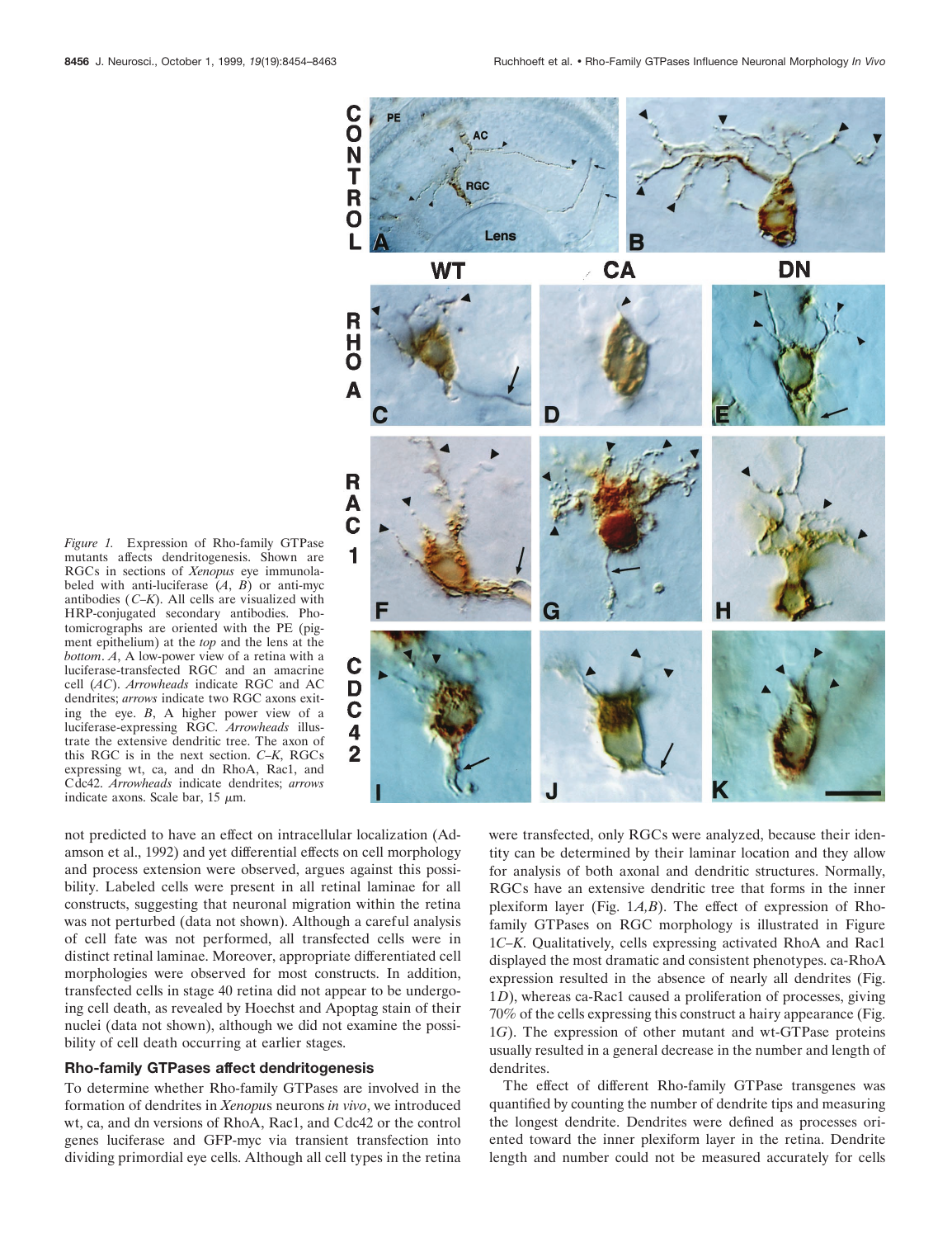

*Figure 2.* Most wt and mutant GTPases cause dendritic reduction, whereas ca-Rac causes process proliferation. *A*, Average length of the longest dendrite measured for RGCs expressing control proteins or ca-, wt-, or dn-GTPases. *B*, Average number of dendritic tips per RGC. *C,* Extended cell area of transfected RGCs (includes cell body plus closely growing, indistinguishable processes). The *numbers* in the *bars* indicate the RGCs that were analyzed. Error bars are SEM, and *p* values ( $p$   $\lt$ 0.05,  $*^{*}p$  < 0.01,  $*^{*}p$  < 0.0001) indicate differences from control.

expressing ca-Rac1, because the processes could not be distinguished individually. Therefore, a third parameter, termed "extended cell area," was examined also, in which the outline of the cell body, including processes that were not separable, was traced and measured. Most of the GTPase transgenes significantly decreased the average length of the longest dendrite, ranging from an  $\sim 60\%$  decrease caused by dn-Rac1 to an  $\sim 90\%$  decrease caused by ca-RhoA (Fig. 2*A*). Many constructs also significantly altered the number of dendrite tips (Fig. 2*B*). Cells expressing wtand ca-RhoA displayed the strongest phenotype, with an  $\sim$ 70– 90% decrease, and all forms of Cdc42 caused a significant decline in dendrite tip number. The dramatic effect of expressing ca-Rac1 on extended cell body area is illustrated in Figure 2*C*, in which the

area is nearly double that of controls. A smaller, although significant, increase in extended cell area also was observed for wt-Rac1 and ca-Cdc42, which is probably attributable to some of these cells displaying a "hairy" phenotype. Thus, a loss of both Rac1 and Cdc42 activity negatively impacts dendrite formation *in vivo*, although an increase in Rac1 activity alone is enough to promote dendritogenesis.

### **Rac1 is required for axon initiation**

The deregulation of Rho-family GTPases had a dramatic inhibitory effect on axon initiation. The expression of ca forms of RhoA, Rac1, and Cdc42 nearly eliminated RGC axons. Similarly, blocking Rac1 function with the dn version severely inhibited axonogenesis. Rarely, very short axons that failed to exit the eye were seen (*arrows*; see Fig. 1*G,J*), but labeled axons were never observed in the brain in vibratome sections for these constructs (data not shown). Several possibilities could explain the lack of axons. (1) Axons were never initiated. (2) Axons were formed initially but were retracted. (3) Axon initiation was delayed. To distinguish among these possibilities, we performed an *in vivo* time course. At no time were axons detected extending from cells expressing ca-GTPase mutants or dn-Rac1 (data not shown). Thus, an unregulated increase in the activity of these GTPases, or a loss of Rac1 activity, severely disrupts axon initiation. Cells expressing wt-RhoA, Rac1, and Cdc42 initiated and extended axons, indicating that the cells are able to compensate for the overexpression of wild-type proteins. Expression of dn-RhoA and Cdc42 did not block axon initiation, suggesting that these GTPases are not required for axon initiation.

## **dn-Cdk5 coexpression with ca-Rac1 partially rescues axonogenesis**

Cyclin-dependent kinase 5 (Cdk5) forms a complex with p35 and regulates neurite outgrowth in culture (Nikolic et al., 1996). A recent report shows that this complex colocalizes with Rac1 in neuronal growth cones and is a specific effector of Rac1 (Nikolic et al., 1998). We wondered whether the inhibition of axonogenesis observed after ca-Rac1 expression could be rescued by the coexpression of a dn version of Cdk5. Embryos were transfected with ca-Rac1 alone or along with wt- or dn-Cdk5. The coexpression rate for most constructs is generally  $> 90\%$  when the DNAs are mixed in the lipofection cocktail (Holt et al., 1990; Riehl et al., 1996). The number of transfected RGCs with axons in the retina was determined (Fig. 3*A*). Nearly 85% of control GFP-expressing RGCs had axons. Using highly sensitive CY-3 secary antibodies on thin cryostat sections, we saw faintly labeled axons that were not visible with HRP-conjugated secondary antibodies on 19% of myc-tagged ca-Rac1-expressing cells. Cotransfection with wt-Cdk5 did not alter the number of ca-Rac1-expressing RGCs that formed axons, as observed by staining the myc-tag on the ca-Rac1 protein. However, cotransfection with dn-Cdk5 increased the percentage of ca-Rac1-expressing RGCs with axons to 48% (Fig. 3*A*). Because the cdk5 constructs were not myc-tagged, the rescue of axonogenesis in the case of dn-cdk5 must be attributable to coexpression with myc-tagged ca-Rac1. These axons projected normally to the optic tectum (Fig. 3*B*). This implies that, for normal axonogenesis to occur, the activity of Rac1 and its downstream effectors, such as p35/Cdk5, must be regulated tightly. The cotransfection of wt-Cdk5 in dn-Rac1-expressing RGCs was not able to rescue axonogenesis (data not shown). dn-Cdk5 cotransfection with GFP had no obvious effect on RGC axons as determined by GFP fluorescence; they projected normally to the tec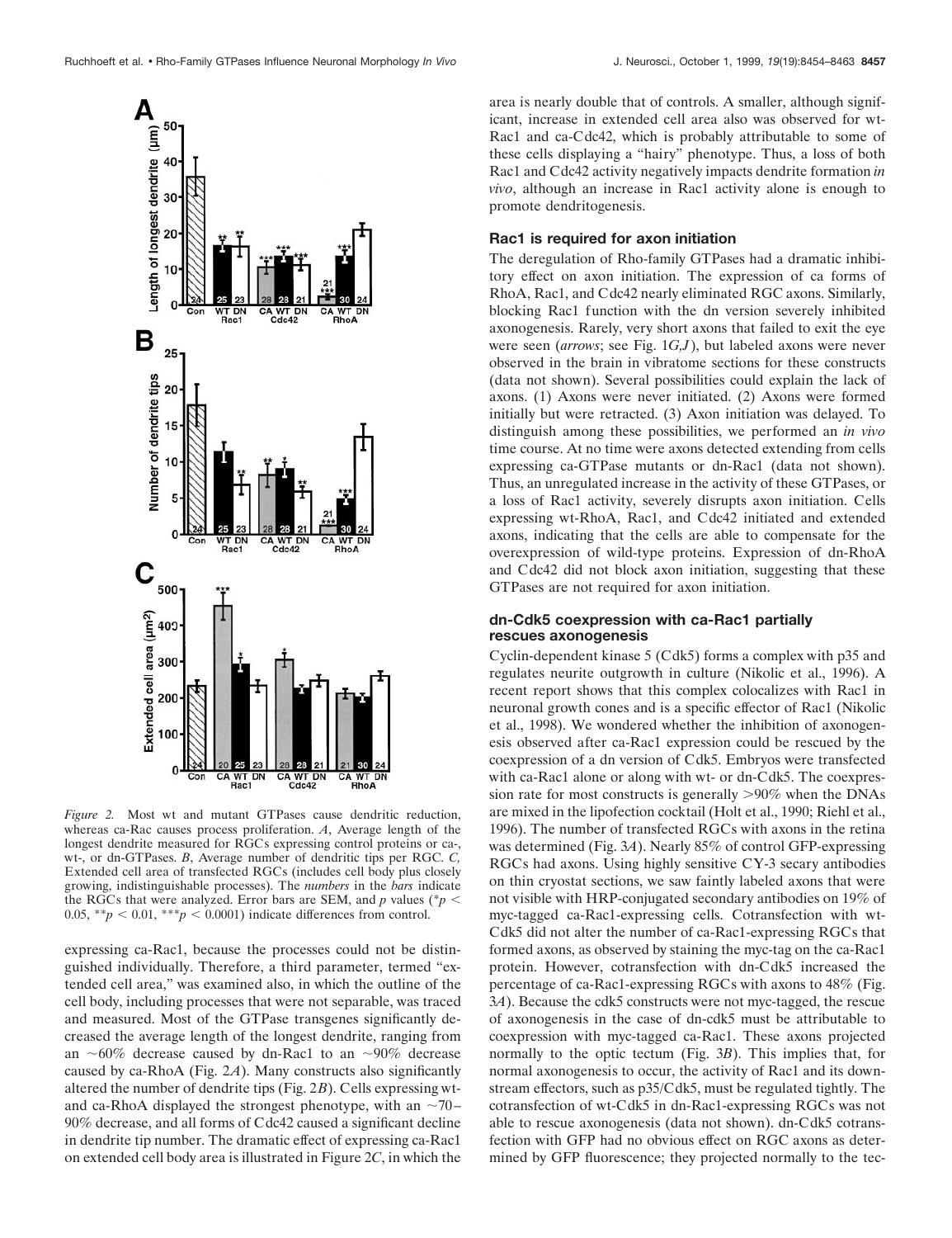*Figure 3.* dn-Cdk5 rescues inhibition of axonogenesis caused by ca-Rac1. *A,* Percentage of transfected RGCs with axons exiting the eye in cryostat sections of stage 41 embryos. The n*umbers* of axons that were examined are in *parentheses*. *B,* RGC axons coexpressing ca-Rac1 and dn-Cdk5 project dorsally up through the diencephalon (*Di*) to the optic tectum



(*Te*) in a whole-mount brain. *Black dots* approximate the tectal borders. Scale  $(165)$ bar, 150  $\mu$ m. tum (data not shown). This finding contrasts with the results of Nikolic et al. (1996), who observed an inhibition of axon formation with the expression of dn-Cdk5 in neurons in culture. This difference may be attributable to compensatory mechanisms *in vivo*, or perhaps dn-Cdk5 was not expressed at high enough levels

in our experiments to inhibit axon formation.

# **Axon extension, target selection, and target recognition compromised by wt-Cdc42 and dn-RhoA**

To determine whether Rho-family GTPases are important in pathfinding or target recognition, as has been shown in invertebrates (Zipkin et al., 1997; Kaufmann et al., 1998; Steven et al., 1998), we followed the trajectories of GTPase transgeneexpressing axons in whole-mount brains. Although some axons expressing ca-Rac1 were observed by using CY-3 secary antibodies in whole-mount, this analysis could not be performed for this construct because there were too few axons observed and the staining was faint. Normally, the majority of RGC axons at stage 41 has grown dorsally through the contralateral diencephalon to innervate the optic tectum (Fig. 4*A*). A small fraction of RGCs also normally innervates the basal optic nucleus (BON), located in the hindbrain. Axons were classified according to whether they were within the diencephalon ( *parentheses*; Fig. 4*A,B*), had innervated the optic tectum (*dots*; Fig. 4*A,B*), or were growing toward the basal optic nucleus (BON). Greater than 80% of control axons innervated the tectum, whereas  $\sim$ 10% were still in the diencephalon, and <5% grew toward the BON (Fig. 4*C*). Just over 50% of wt-Cdc42-expressing cells had extended an axon to the tectum at the same stage, whereas 40% still had axons within the diencephalon. The growth cone of an axon can been seen just exiting the optic chiasm and entering the diencephalon in Figure 4*B* (*white arrowhead*). Thus, the overexpression of wt-Cdc42 seems either to delay axonogenesis developmentally or to cause growth cones to advance more slowly. A decrease in axons within the tectum also was observed for dn-RhoA-expressing cells. In this case, there was a fivefold increase in the percentage of cells that grew toward the BON as compared with the controls, indicating that the loss of RhoA function may impair the ability of RGC growth cones to make appropriate target choices.

Retinal ganglion cells with axons that misexpressed GTPase transgenes did not display penetrant pathfinding phenotypes, because most of these exited the eye correctly, crossed the optic chiasm to enter the contralateral diencephalon, and then grew dorsally toward the tectum or the BON. However, many more axons expressing wt-Cdc42 and dn-RhoA made target recognition errors than did those expressing GFP or other GTPase constructs. A brain with several axons overexpressing wt-Cdc42 is

shown in Figure 4*B*. One axon has grown past the tectum and the BON and is extending posteriorly into the hindbrain (*arrow*; Fig. 4*B*). Another axon (*black arrowhead*) also has turned at the ventral border of the tectum. Other errors that were observed include axons that grew along the border of the tectum dorsally but failed to innervate it. The percentage of axons making target recognition errors increased approximately threefold for both wt-Cdc42 and dn-RhoA as compared with the controls (Fig. 4*D*). No increased pathfinding or targeting errors were found with either wt-Rac1 overexpression (Fig. 4*D*) or in RGCs expressing ca-Rac1 where axonogenesis was rescued with dn-Cdk5 (data not shown). These observations indicate a role for RhoA and Cdc42 in the transducing pathway or target recognition signals in this system.

#### **Growth cone morphology altered by Cdc42 and RhoA**

To examine why RhoA and Cdc42 affected target recognition, we looked at the morphology of growth cones, the structures responsible for sensing and responding to cues in the extracellular environment. Control RGC growth cones exhibited brush-like lamellipodia and finger-like filopodia (*arrowheads*; Fig. 5*A*). wt-Cdc42-overexpressing growth cones were larger and more complex and commonly had an increased number of backbranches along their axons (*arrows*; Fig. 5*E*). Of the growth cones expressing dn-RhoA, 58% had abnormal, thickened filopodia with a balled appearance (*arrowheads*; Fig. 5*D*). In both cases these growth cones had certain aspects of the transformed appearance of normal growth cones as they first entered the tectum, such as increased complexity, backbranching, and altered filopodial morphology (Harris et al., 1987). It is, therefore, interesting to speculate that these signaling pathways are involved in target recognition.

Growth cone morphology was analyzed by measuring the area, the number of filopodia, and length of the longest filopodium (Fig. 6). For each construct the growth cones were examined at many different points in the pathway. However, the differences observed in growth cone morphology were not correlated with a preponderance of growth cones in a particular brain region. Growth cones overexpressing wt-Cdc42 had 50% more filopodia, were 40% larger, and had 80% more axonal backbranches than controls. Expressing dn-Cdc42 had the opposite effect: decreasing the number of filopodia on average by  $\sim$  50%, length of the longest filopodium by  $\sim 30\%$ , and growth cone area by  $\sim 25\%$ . Overexpressing wt-RhoA caused a similar decrease in growth cone area but did not affect significantly the filopodia number or length of the longest filopodium. Clearly, Cdc42 plays a major role in promoting growth cone structures *in vivo*. Interestingly,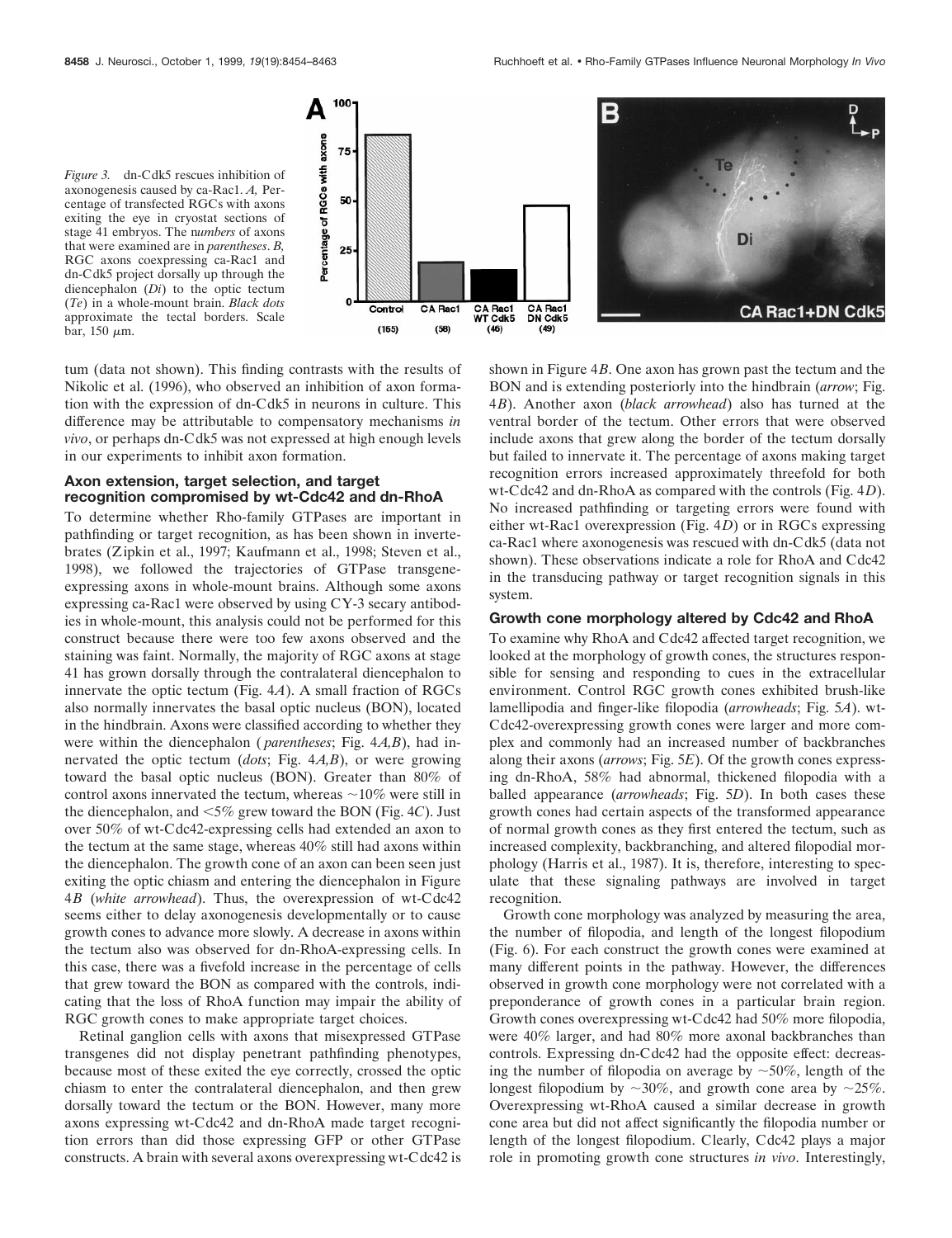

*Figure 4.* Axon extension, target selection, and target recognition defects caused by Rho-family GTPases. *A,* GFP-transfected axons of the optic projection (*OP*) course dorsally through the diencephalon (*Di*) toward their target, the tectum (*Te*), in a control stage 41 brain. *Black dots* approximate the tectal borders. A single faintly labeled axon has left the main tract (*arrows*) to project toward the basal optic nucleus (*BON*). *B*, wt-Cdc42-expressing axons immunostained with an anti-myc antibody. Indicated are an axon just leaving the optic chiasm and entering the optic pathway in the diencephalon (*white arrowhead*), an out-of-focus axon that has terminated correctly within the tectum (*asterisk*), an axon on the ventral border of the tectum (*black arrowhead*), and an axon that has extended past both the optic tectum and the BON (*arrow*). Scale bar, 150 <sup>m</sup>m. *C*, Percentage of RGC axons transfected with control (GFP), wt-, or dn-GTPase proteins that terminated within the optic tectum and were located in the diencephalic portion of the optic pathway or that projected toward the BON in stage 41 whole-mount brains. Axons that made target recognition errors were not included in this analysis. The *numbers* in *parentheses* indicate the axons that were examined. *D*, Percentage of RGC axons transfected with control (GFP), wt-, or dn-GTPase proteins that made target recognition errors in stage 41 whole-mount brains. Errors included axons that grew posteriorly past the tectum and axons that grew ventrally and dorsally along the tectal border but that did not innervate the tectum. Only axons that grew past the diencephalon were included in this analysis. The *numbers* in *parentheses* indicate the axons that were examined.

increasing the activity of this GTPase, and thus growth cone complexity, seems detrimental to either axon initiation or extension and to target recognition. Although dn-RhoA did not change significantly any of the parameters that were measured, it did alter filopodial morphology in many growth cones. This altered morphology potentially could explain the differences observed in target choice and recognition in growth cones in which RhoA function was inhibited.

# **DISCUSSION**

This study demonstrates that Rho-family GTPases regulate the initiation, extension, and elaboration of dendrites, axons, and growth cones in vertebrate neurons *in vivo*. In addition, by expressing wt, ca, and dn forms of Rac1, RhoA, and Cdc42 in RGCs and examining multiple aspects of neuronal process development, we have illustrated differences in the functional roles for these GTPases in a single cell type. Several findings have emerged from this study, many of which are consistent with

previous studies. (1) Axonogenesis is inhibited by the unregulated increase in activity of all three Rho-family GTPase members, but only Rac1 activity is required for axonogenesis. The partial rescue of the ca-Rac1 phenotype with dn-Cdk5 suggests that Rac1 activity must be maintained within certain levels for normal axonogenesis. (2) Dendritogenesis requires the function of both Rac1 and Cdc42, whereas the expression of ca-Rac1 results in a dramatic proliferation of dendrites. (3) Target recognition relies on a normal balance of Cdc42 and RhoA activity; Cdc42 and RhoA also have striking effects on growth cone morphology. Table 1 summarizes these results.

#### **Specificity of mutant Rho-family GTPases**

The dn-GTPases used in this study function by competitive inhibition; they bind irreversibly to guanine nucleotide exchange factors (GEFs), molecules that regulate the exchange of GDP for GTP, thus preventing the activation of endogenous GTPases (Diekmann et al., 1991). Imperative to the interpretation of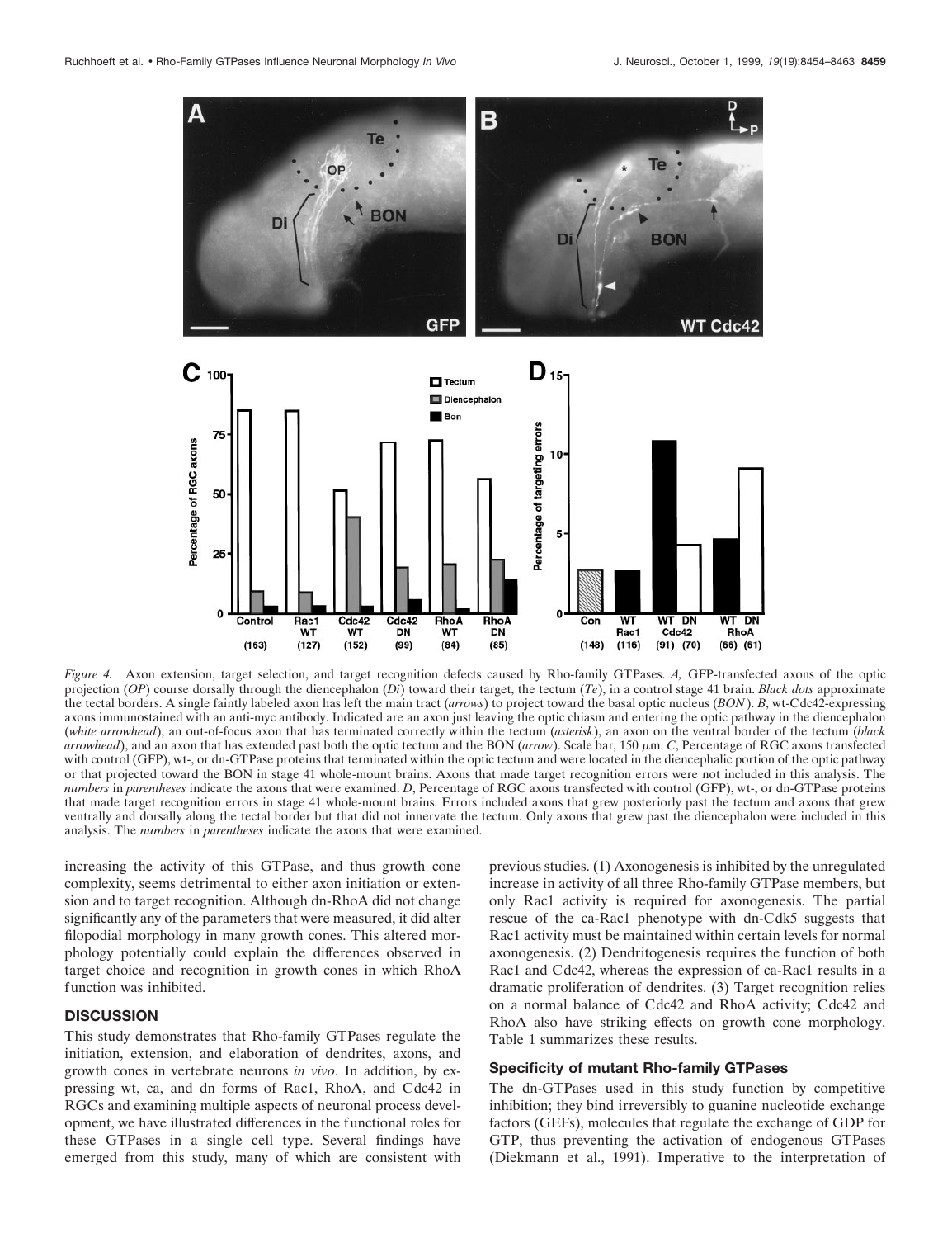

*Figure 5.* Rho-family GTPase mutants influence growth cone morphology. Shown are RGC growth cones in sections of *Xenopus* brain immunostained with anti-luciferase (*A*) or anti-myc antibodies (*B–F*). *A*, A growth cone transfected with the control protein luciferase; *arrowheads* indicate filopodia. *B–F*, Growth cones transfected with wt or dn mutant GTPases. *Arrowheads* in *D* indicate the abnormal, balled filopodia observed on dn-RhoAexpressing growth cones. *Arrows* in *E* indicate backbranches observed on axons of wt-Cdc42-expressing cells. Notice also the unusually large growth cone. Scale bar,  $15 \mu m$ .

results obtained with these dns is the assumption that each affects only one GTPase and does not inhibit other family members. Two lines of evidence argue that these dns act specifically. First, differential effects were observed in this study after the expression of dn-Rac1, RhoA, or Cdc42. Second, specific GEFs for RhoA (Gebbink et al., 1997), Rac1 (Michiels et al., 1995), and Cdc42 (Zheng et al., 1996) have been identified. The ca mutants are unresponsive to GTPase-activating protein (GAP) stimulation of their intrinsic GTPase (Ridley et al., 1992) and thus exert their influence without interacting directly with endogenous regulatory proteins as the dn mutants do. Although these GTPases have not been demonstrated in the *Xenopus* nervous system, it is likely that they are present, because Rho-family GTPases and their regulatory proteins are highly conserved and have been localized to nervous tissues in a variety of vertebrate and invertebrate species (Olofsson et al., 1988; Didsbury et al., 1989; Luo et al., 1994; Zipkin et al., 1997; Albertinazzi et al., 1998; Kuhn et al., 1998; Steven et al., 1998).

# **A role for RhoA in regulating target recognition and target choice**

Our results confirm *in vitro* observations that increased RhoA activity inhibits process formation (Jalink et al., 1994; Gebbink et al., 1997; Kozma et al., 1997). The expression of ca-RhoA *in vivo* dramatically reduced the average length of the longest dendrite plus the number of dendrite tips and prevented axonogenesis. In addition, we have demonstrated novel requirements for RhoA activity in generating normal filopodial morphology and in target selection and recognition. It is of interest that growth cones in culture treated with C3-transferase, an inhibitor of RhoA, also display an abnormal morphology in that they exhibit little or no lamellipodial spreading (Jin and Strittmatter, 1997). The alterations in target selection and recognition observed in this study after dn-RhoA expression could be attributable to several factors. One may be improper myosin function in the growth cones. We have shown that myosin is required for normal *Xenopus* RGC growth cone motility *in vivo* (Ruchhoeft and Harris, 1997), and it has been demonstrated that RhoA regulates myosin II activity (Amano et al., 1996; Kimura et al., 1996). It is also possible that these defects arise via RhoA effectors that interact with actin cytoskeleton, such as p140mDia, a protein that regulates the activity of profilin, an actin monomer-sequestering protein (Watanabe et al., 1997). Alternatively, other RhoA effectors that have been identified but not yet functionally characterized, such as PKN (Amano et al., 1996; Watanabe et al., 1996) and rhotekin (Watanabe et al., 1996), may be involved.

# **Rac1 is required for axon initiation and promotes dendritogenesis**

The absence of axons after dn-Rac1 expression indicates that Rac1 activity is required for *Xenopus* RGC axon initiation, although Cdc42 activity is not. The expression of ca-Rac1 also resulted in the absence of axons, suggesting that either an unregulated increase or decrease in the activity of Rac1 is detrimental. This result agrees with a study by Luo et al. (1994) in *Drosophila*, in which the early expression of either dn- or ca-Rac1 eliminated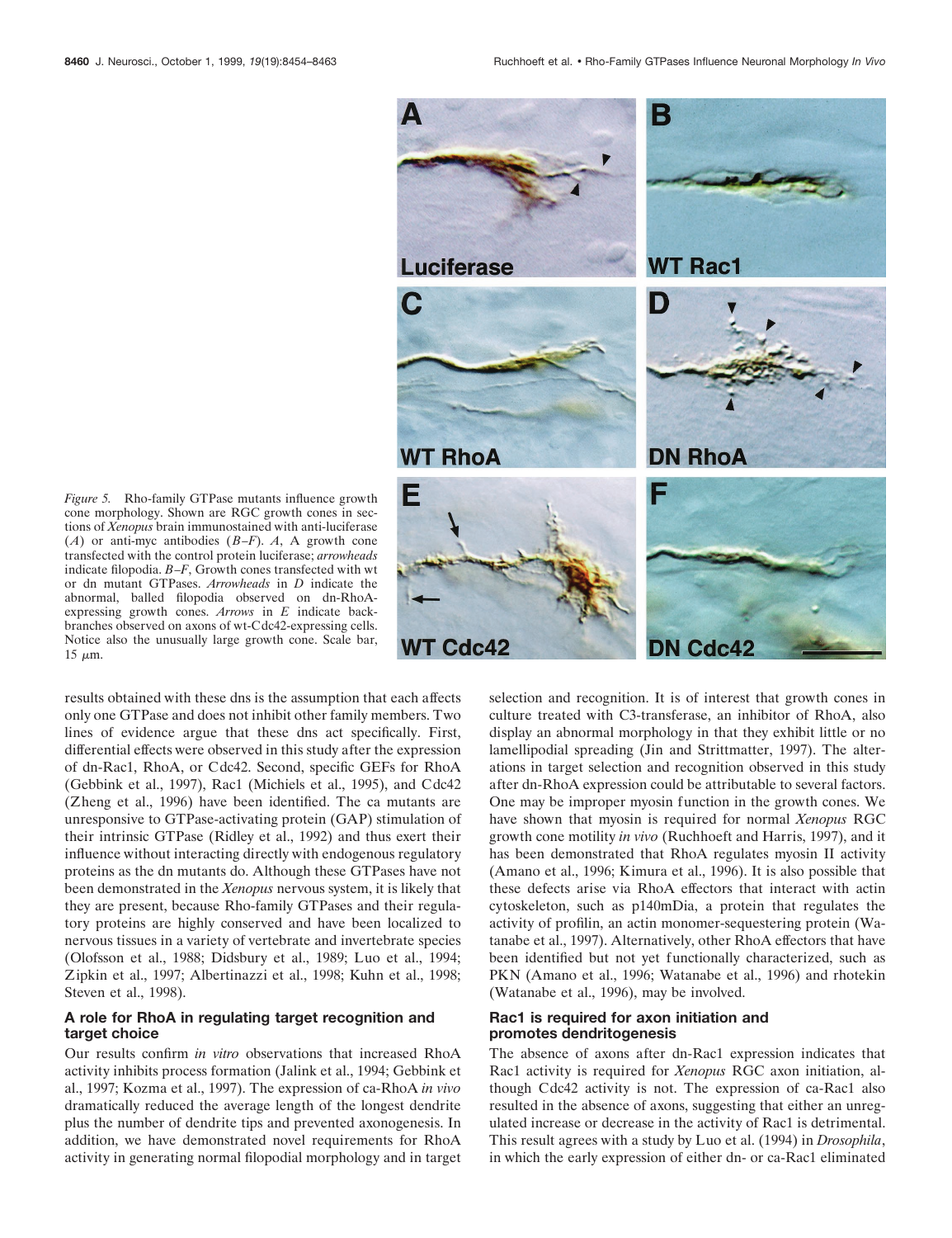

*Figure 6.* Cdc42 regulates RGC growth cone complexity. *A,* Average number of filopodia per growth cone for RGC growth cones expressing control, wt-, or dn-GTPase proteins. *B*, Average length of the longest filopodium on RGC growth cones. *C*, Average growth cone area. *D*, Average number of backbranches found on the axon two growthcone lengths behind the initial swelling of the growth cone. The *numbers* in the *bars* indicate the growth cones that were examined. Error bars are SEM, and *p* values ( $p < 0.05$ ,  $*^*p < 0.01$ ,  $**^*p < 0.0001$ ) indicate differences from control.

axons and later expression caused growth cone stalling, and with a recent study in chick motor neurons *in vitro* in which both caand dn-Rac1 drastically reduced neurite length (Kuhn et al., 1998). Visualization of the actin cytoskeleton of growth cones in both of these systems revealed an increase in F-actin in caexpressing growth cones and a decrease in dn-expressing growth cones, suggesting that Rac1 controls the cycling of actin polymerization and depolymerization. Too much or too little polymerization may upset the delicate balance required to generate an axon. That a dn version of Cdk5, an effector of Rac1 signaling, can partially rescue the inhibition of axonogenesis caused by ca-Rac1 in *Xenopus* RGCs supports this argument. The overexpression of wt-Rac1 did not prevent axonogenesis or affect growth cone morphology in this system. These cells may be able to compensate via regulatory mechanisms for the increased presence of a wt protein, whereas the activity of a nonregulatable ca form may be more difficult to overcome.

The expression of Rac1 mutants in this study also had a dramatic effect on dendritogenesis. dn-Rac1 caused a decrease in the length of the longest dendrite and the number of dendritic tips, whereas the introduction of a ca form resulted in a proliferation of dendrites. Other studies have shown that ca-Rac1 expression in mouse Purkinje cells *in vivo* increases the number of dendritic spines (Luo et al., 1996), ca-Rac1 expression in rat cortical neurons in culture increases dendrite number (Threadgill et al., 1997), and the overexpression of chicken Rac1B enhances neurite number and branching in retinal cells in culture (Albertinazzi et al., 1998). These results, as well as the data from this study, all point to a major role for Rac1 in dendrite formation. The influence of Rac1 on dendritic proliferation could be mediated via downstream effectors of Rac1, such as gelsolin (Arcaro, 1998; Azuma et al., 1998) and cofilin (Arber et al., 1998; Yang et al., 1998), which regulate actin polymerization cycling. Whatever the mechanism of dendritic proliferation, the differential effects of ca-Rac1 on dendrites versus axons in *Xenopus* RGCs suggest intriguing differences in the development of these structures. Growth cones have been observed on the tips of developing dendrites (Maslim et al., 1986), and the regulation of actin dynamics could vary from that found in axonal growth cones.

#### **Cdc42 regulates growth cone morphology** *in vivo*

Unlike Rac1, Cdc42 activity was not required for axon initiation, because dn-Cdc42-expressing RGCs initiated and extended axons normally. Manipulating Cdc42 function did impact growth cone morphology. Overexpression of the wt protein increased growth cone size and filopodia number, whereas dn-Cdc42 expression decreased growth cone size, filopodial number, and filopodial length. Intriguingly, overexpressing wt-Cdc42 caused both an increase in growth cone complexity and in the percentage of axons that made target recognition errors. Similar to what was observed with dn-Rho, only a small percentage  $(\sim 10\%)$  of RGCs made target recognition errors. This may be attributable to variability among the mixed population of RGCs, some of which may be more sensitive to perturbation. In fly and worm, in which mutant GTPases have been found to cause pathfinding errors, only an identified subset of cells exhibits aberrant pathfinding (Zipkin et al., 1997; Kaufmann et al., 1998). wt-Cdc42-expressing axons also were significantly shorter than controls, although it is unclear whether this is attributable to slower axon extension or delayed axon initiation. Because of their increased size and complexity, these growth cones may have advanced more slowly or may have been hindered by abnormal filopodial and lamellipodial motility.

Interestingly, an unregulated increase or decrease of Cdc42 inhibited dendritogenesis, which is similar to the effect mutant Rac1 expression had on axon initiation in this system. Potentially, aspects of actin dynamics are controlled by Cdc42 as well as Rac1 during dendritogenesis. Cdc42 has been shown to induce actin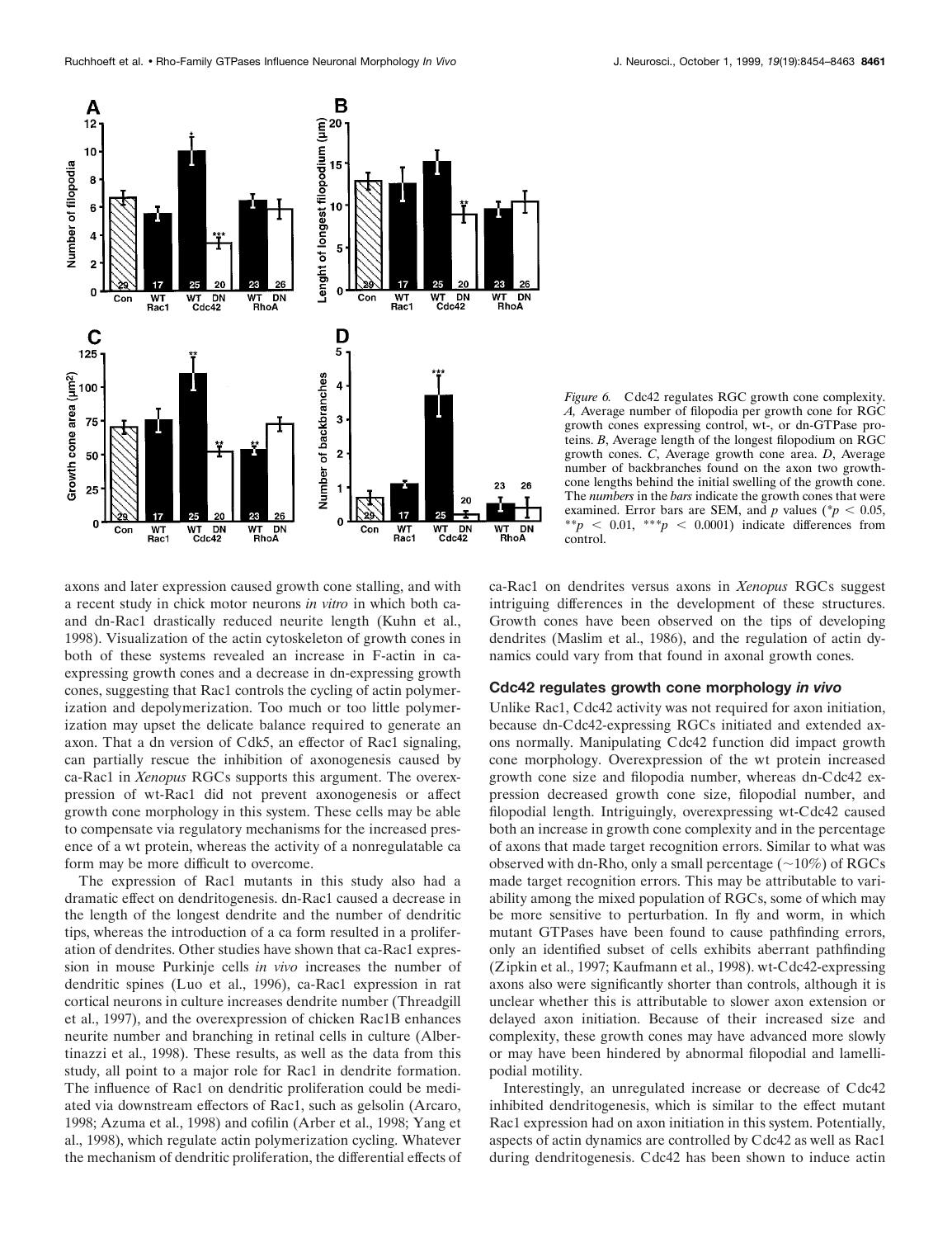| $Con-$<br>struct |           | Axons                                                  | Growth cones                  | Dendrites                              |
|------------------|-----------|--------------------------------------------------------|-------------------------------|----------------------------------------|
| Rac1             | CA        | Absent                                                 | Absent                        | Proliferation                          |
|                  | <b>WT</b> | Normal                                                 | Normal                        | Fewer<br>Shorter<br>Some proliferation |
|                  | DN        | Absent                                                 | None                          | Fewer<br>Shorter                       |
| Cdc42            | CA        | Absent                                                 | Absent                        | Fewer<br>Shorter                       |
|                  | <b>WT</b> | Fewer in tectum/shorter<br>Increased errors            | More complex                  | Fewer<br>Shorter<br>Some proliferation |
|                  | DN        | Normal                                                 | Less complex                  | Fewer<br>Shorter                       |
| RhoA             | CA        | Absent                                                 | Absent                        | Fewer<br>Shorter                       |
|                  | <b>WT</b> | Normal                                                 | Smaller area                  | Fewer<br>Shorter                       |
|                  | DN        | Fewer in tectum<br>More toward BON<br>Increased errors | Abnormal filopodia morphology | Normal                                 |

**Table 1. Summary of effects of wt-, ca-, and dn-Rho-family GTPases on RGC axons, growth cones, and dendrites**

polymerization in a cell-free system via a pathway involving p21-activating kinase (Pak1) (Zigmond et al., 1997).

Previous work on Rho-family GTPases has illustrated that the roles these molecules play can be extremely context-dependent, which could make the development of a generalized, comprehensive picture of their function impossible. In this study we have shown distinct roles for RhoA, Rac1, and Cdc42 in the formation of neuronal processes in a single cell type in a developing, *in vivo*, vertebrate preparation. The thorough nature of the present study may provide insight into the collaborative nature of these three proteins in the formation of axons, dendrites, and growth cones.

#### **REFERENCES**

- Adamson P, Paterson HF, Hall A (1992) Intracellular localization of the p21 Rho proteins. J Cell Biol 119:617–627.
- Albertinazzi C, Gilardelli D, Paris S, Longhi R, de Curtis I (1998) Overexpression of a neural-specific Rho-family GTPase, cRac1B, selectively induces enhanced neuritogenesis and neurite branching in primary neurons. J Cell Biol 142:815–825.
- Amano M, Ito M, Kimura K, Fukata Y, Chihara K, Nakano T, Matsuura Y, Kaibuchi K (1996) Phosphorylation and activation of myosin by Rho-associated kinase (Rho-kinase). J Biol Chem 271:20246–20249.
- Arber S, Barbayannis FA, Hanser H, Schneider C, Stanyon CA, Bernard O, Caroni P (1998) Regulation of actin dynamics through phosphorylation of cofilin by LIM-kinase. Nature 393:805–809.
- Arcaro A (1998) The small GTP-binding protein Rac promotes the dissociation of gelsolin from actin filaments in neutrophils. J Biol Chem 273:805–813.
- Azuma T, Witke W, Stossel TP, Hartwig JH, Kwiatkowski DJ (1998) Gelsolin is a downstream effector of Rac for fibroblast motility. EMBO J 17:1362–1370.
- Didsbury J, Weber R, Bokock G, Evans T, Snyderman R (1989) Rac, a novel ras-related family of proteins that are botulinum toxin substrates. J Biol Chem 264:16378–16382.
- Diekmann D, Brill S, Garrett MD, Totty N, Hsuan J, Monfries C, Hall C, Lim L, Hall A (1991) Bcr encodes a GTPase-activating protein for p21rac. Nature 351:400–402.
- Gebbink MF, Kranenburg O, Poland M, van Horck FP, Houssa B, Moolenaar WH (1997) Identification of a novel, putative Rho-specific GDP/GTP exchange factor and a RhoA-binding protein: control of neuronal morphology. J Cell Biol 137:1603–1613.
- Hall A (1998) Rho GTPases and the actin cytoskeleton. Science 279:509–514.
- Harris WA, Holt CE, Bonhoeffer F (1987) Retinal axons with and without their soma, growing to and arborizing in the tectum of *Xenopus* embryos: a time-lapse study of single fibers *in vivo*. Development 101:123–133.
- Holt CE (1989) A single-cell analysis of early retinal ganglion cell differentiation in *Xenopus*: from soma to axon tip. J Neurosci 9:3123–3145.
- Holt CE, Garlick N, Cornel E (1990) Lipofection of cDNAs in the embryonic vertebrate central nervous system. Neuron 4:203–214.
- Holtfreter J (1943) Properties and functions of the surface coat in amphibian embryos. J Exp Zool 93:251–323.
- Jalink K, van Corven EJ, Hengeveld T, Morii N, Narumiya S, Moolenar W (1994) Inhibition of lysophosphatidic- and thrombin-induced neurite retraction and neuronal cell rounding by ADP ribosylation of the small GTP-binding protein Rho. J Cell Biol 126:801–810.
- Jin Z, Strittmatter SM (1997) Rac1 mediates collapsin-1-induced growth cone collapse. J Neurosci 17:6256–6263.
- Kaufmann N, Wills ZP, Van Vactor D (1998) *Drosophila* Rac1 controls motor axon guidance. Development 125:453–461.
- Kimura K, Ito M, Amano M, Chihara K, Fukata Y, Nakafuku M, Yamamori B, Feng J, Nakano T, Okawa K, Iwamatsu A, Kaibuchi K (1996) Regulation of myosin phosphatase by Rho and Rho-associated kinase (Rho-kinase). Science 273:245–248.
- Kozma R, Sarner S, Ahmed S, Lim L (1997) Rho family GTPases and neuronal growth cone remodeling: relationship between increased complexity induced by Cdc42Hs, Rac1, and acetylcholine and collapse induced by RhoA and lysophosphatidic acid. Mol Cell Biol 17:1201–1211.
- Kuhn TB, Brown MD, Bamburg JR (1998) Rac1-dependent actin filament organization in growth cones is necessary for  $\beta$ 1-integrinmediated advance but not for growth cone advance on poly-D-lysine. J Neurobiol 37:524–540.
- Lilienbaum A, Reska AA, Horwitz AF, Holt CE (1995) Chimeric inte-